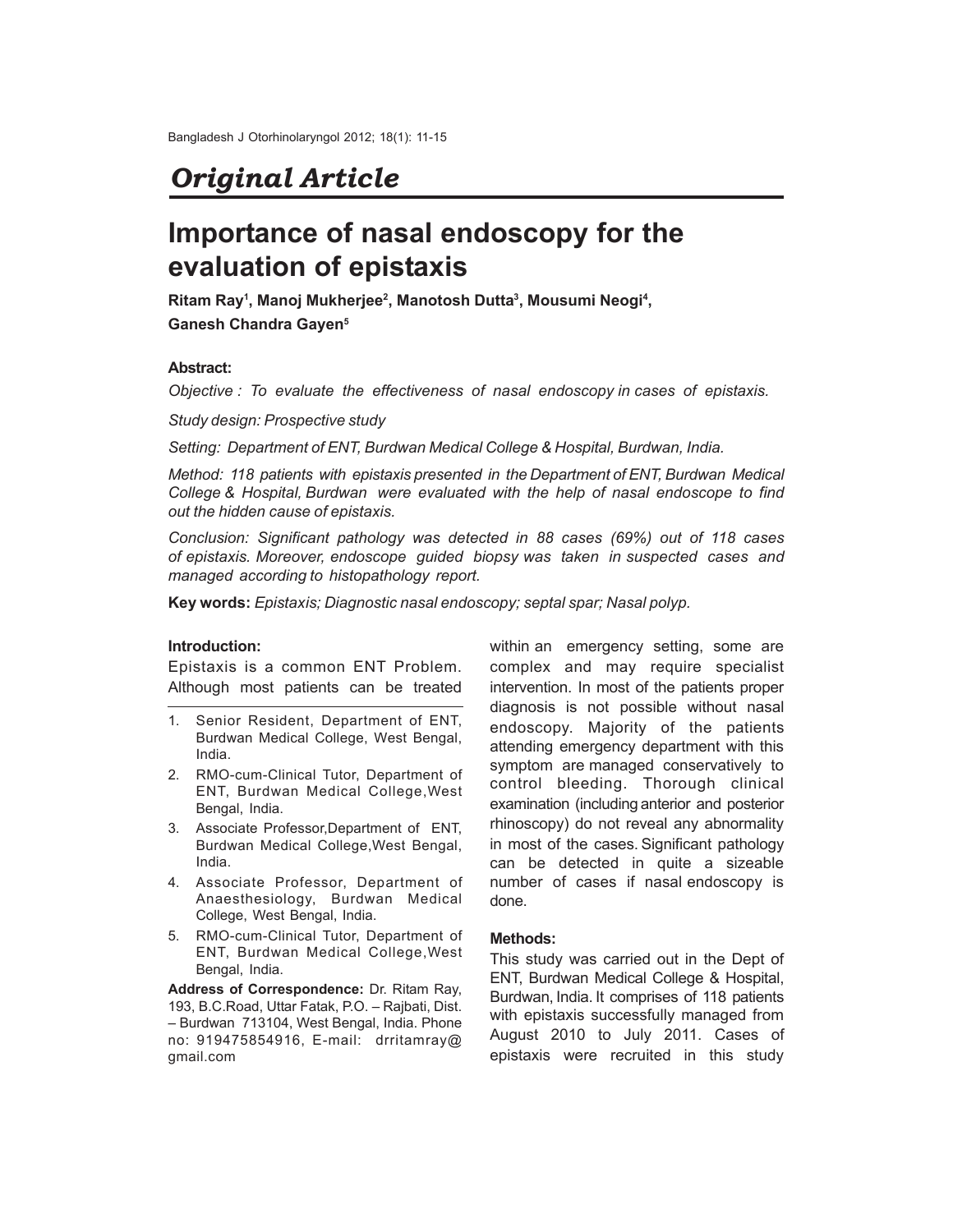from emergency as well as from ENT outpatient department.

Thorough clinical history and careful examination was done in all the patients after admission. Emergency management was done and patients were stabilized.Local examination like anterior and posterior rhinoscopy was done in cases with no active bleeding at presentation. Only 64 cases (54.2 %) presented with active epistaxis. Out of these, nasal pack was required in 40 patients only. Merocele pack was given in 24 cases, conventional anterior nasal packing with ointment socked roller gauge pack was given in14 cases. Only 2 cases with torrential bleeding required both anterior and posterior nasal pack. After removal of nasal pack, diagnostic nasal endoscopy was done between 5<sup>th</sup> to 10<sup>th</sup> days depending upon the condition of nasal mucosa.

Patients with no active bleeding per nose at presentation were 54 in number. The cases , where clinical examination did not reveal any pathology, were selected for nasal endoscopy. Epistaxis due to bleeding diathesis and other general medical causes were excluded from this study.

Proper kits were made ready to combat any emergency, that may arise during

and following endoscopy procedure. 0.05% Oxymetazoline nasal drop instilled in each nostril and waited for 10 minutes. Superior meatus was anaesthetized with 4% lignocaine solution by Moffett's technique. Nasal cavity was packed with cotton strips soaked in 4% lignocaine solution with adrenaline ( 1 in 30000) and kept for 10 minutes. Straight( 0 degree) and 30 degree angled 4 mm diameter Hopkins rod telescopes were used for diagnostic nasal endoscopy.

#### **Results:**

In our study, 118 patients were included among which 80 patients (67.8%) were male and 38 patients (32.2%) were female. Male to female ratio was 2.1: 1.

Most of the patients were within  $6<sup>th</sup>$  decade of life  $(38.5\%)$  followed by  $2<sup>nd</sup>$  decade (26.27%). So, it was seen that there is a bimodal distribution of patients of epistaxis regarding their age group. By nasal endoscopic examination, abnormalities were detected in 82 (69.5%) cases. In 36 cases (30.5%) no abnormality was found even after nasal endoscopy.

Abnormalities found by diagnostic nasal endoscopy were classified in seven groups [Table 1].

| Abnormalities found in endoscopy    | No. of cases | Percentage (%) |
|-------------------------------------|--------------|----------------|
| No abnormality found                | 36           | 30.5%          |
| DNS with septal spur                | 26           | 22.03%         |
| Mass lesion                         | 26           | 22.03%         |
| Nasal polyp                         | 10           | 8.47 %         |
| Significant adenoid                 | 8            | 6.77%          |
| Septal spur with ulcer              | 6            | 5.08 %         |
| Septal spar with small polyp behind | 4            | 3.38 %         |
| Unhealthy granulation in sphenoid   | 2            | 1.69 %         |

**Table-I** *Abnormalities found in nasal endoscopy.*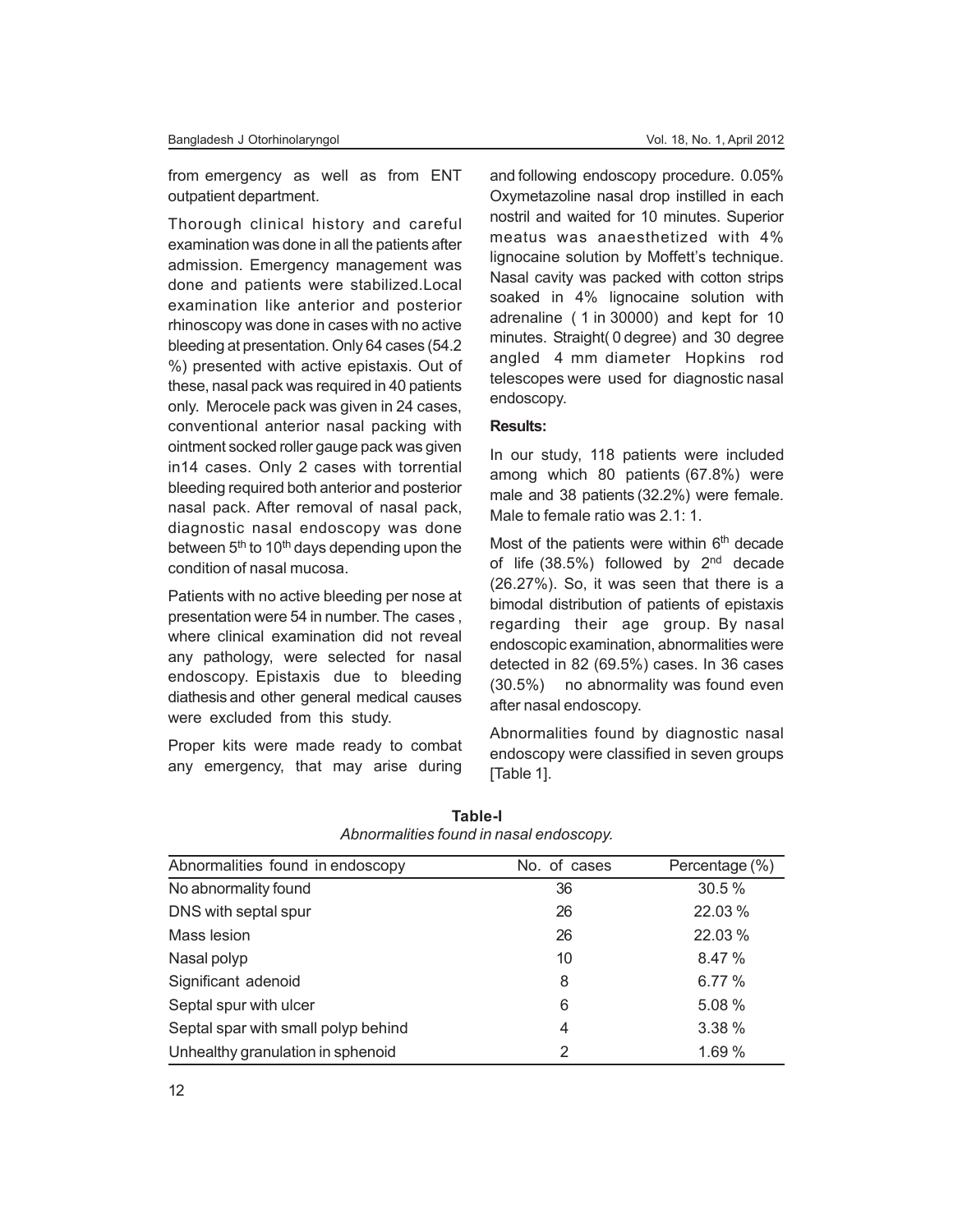**Group-1:** DNS with septal spur [figure1] and unhealthy mucosa was found in 26 cases (22.03%). Most of the cases had pus in the middle meatus.



**Figure-1:** *A septal spur protrudes to the lateral nasal wall with congested bleeding contact area.*

**Group-2:** Mass lesion inside nasal cavity [figure 2] was found in 26 cases. It was angiomatous in 10 cases, benign polypoidal in 8 cases and malignant suspicious looking in 8 cases.



**Figure 2:** *Ulcero-proliferative mass arising from right middle meatus*

**Group-3:** This group comprises of small nasal polyps [figure 3 & 4] in 10 cases (8.47%). In most of the cases, the polyps were infected causing epistaxis.



**Figure 3:** *Polypoid changes in right middle meatus*



**Figure 4:** *Polyp seen between middle turbinate and uncinate process with infective changes in left nasal cavity.*

**Group-4:** Significant adenoid hypertrophy [figure 5] was seen in 8 cases (6.77%).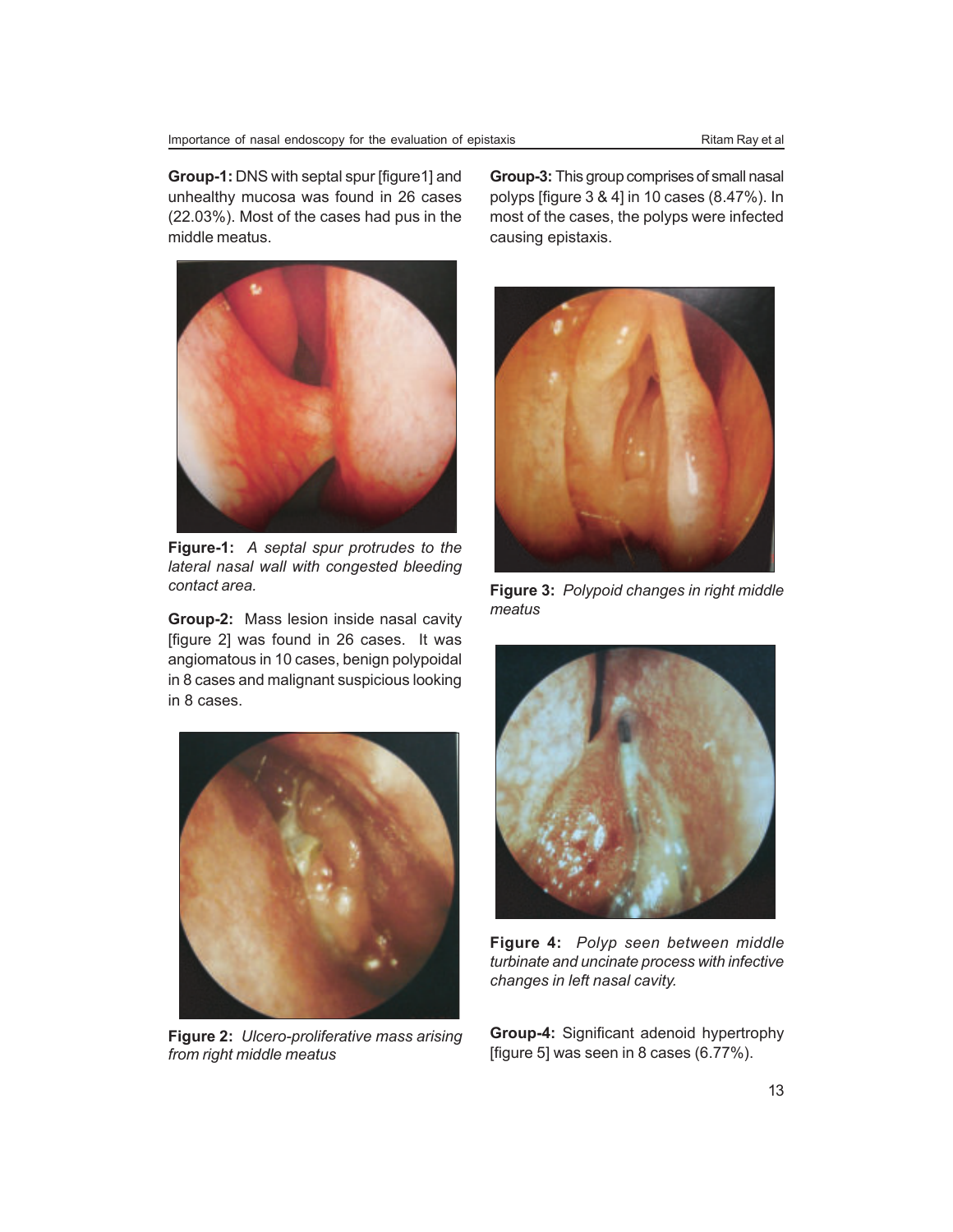

**Figure 5:** *Adenoid hypertrophy*

**Group-5:** Septal ulcer in posterior part was observed in 6 cases (5.08%).

**Group-6:** Spar with small polyp behind it was found in 4 cases (3.38%). The polyps were so hidden behind the spur that it could not be visualised by anterior rhinoscopy.

**Group-7:** Unhealthy granulations were seen in spheno-ethmoidal recess area in 2 cases (1.69%). It bleeds on touch easily.

54.2 % patients presented with active epistaxis. Rest of the patients had no active bleeding per nose at presentation. 77 patients had unilateral and rest of the patients had bilateral nasal bleeding.

### **Discussion:**

Epistaxis is one of the commonest ENT emergencies. It affects all age groups<sup>1</sup> and it has a bimodal age distribution<sup>2</sup>. Prevalence of the disease can be up to 60% of the general population  $3, 4$ . Male patients are more prone to be affected<sup>5, 6</sup>.

Usually epistaxis is spontaneous, mild and stops spontaneously following pinching of external nose (Hippocratis method), but it may occur following nose blowing and strenuous work. Sometimes it may be profuse which can lead to haemodynamic unstability requiring urgent interference. Epistaxis can be divided into two types, anterior and posterior, depending upon the source of bleeding anterior or posterior to pyriform aperture. Usually, anterior epistaxis is commonly seen in young population and posterior epistaxis is seen in old population. Anterior epistaxis is generally visualised by anterior rhinoscopy in this study all the sources of bleeding were detected posterior to the pyriform aperture.

Between 70 - 80% of all cases of epistaxis are idiopathic, spontaneous bleeds without any proven precipitant or casual factor<sup>7</sup>. This type is called primary epistaxis. Whereas, when a clear and defined cause of epistaxis is found, then it is called secondary epistaxis. We have found only 30.5% idiopathic cases. This is due to use of nasal endoscope for examination of epistaxis.

Nasal endoscopy takes an important role in evaluating the epistaxis. It helps to reveal the hidden pathologies inside the nasal cavity that can be missed during the anterior and posterior rhinoscopy. It is not always possible to detect the pathology of nasal cavity by anterior and posterior rhinoscopy. Moreover, posterior rhinoscopy is very difficult in most of the cases due to excessive gag reflex. So pathologies for posterior epistaxis remain undetected by conventional examination. Nasal endoscopy helps to detect those pathologies inside nasal cavity that can be easily missed by clinical examination. In our study, we found no abnormality inside nasal cavity in 36 cases. Significant pathology was detected in 88 cases (69.5%) out of 118 cases of epistaxis with obscured etiology on clinical examination. Idiopathic epistaxis was reduced to only 30.5% cases. Most of these diagnosed cases were managed